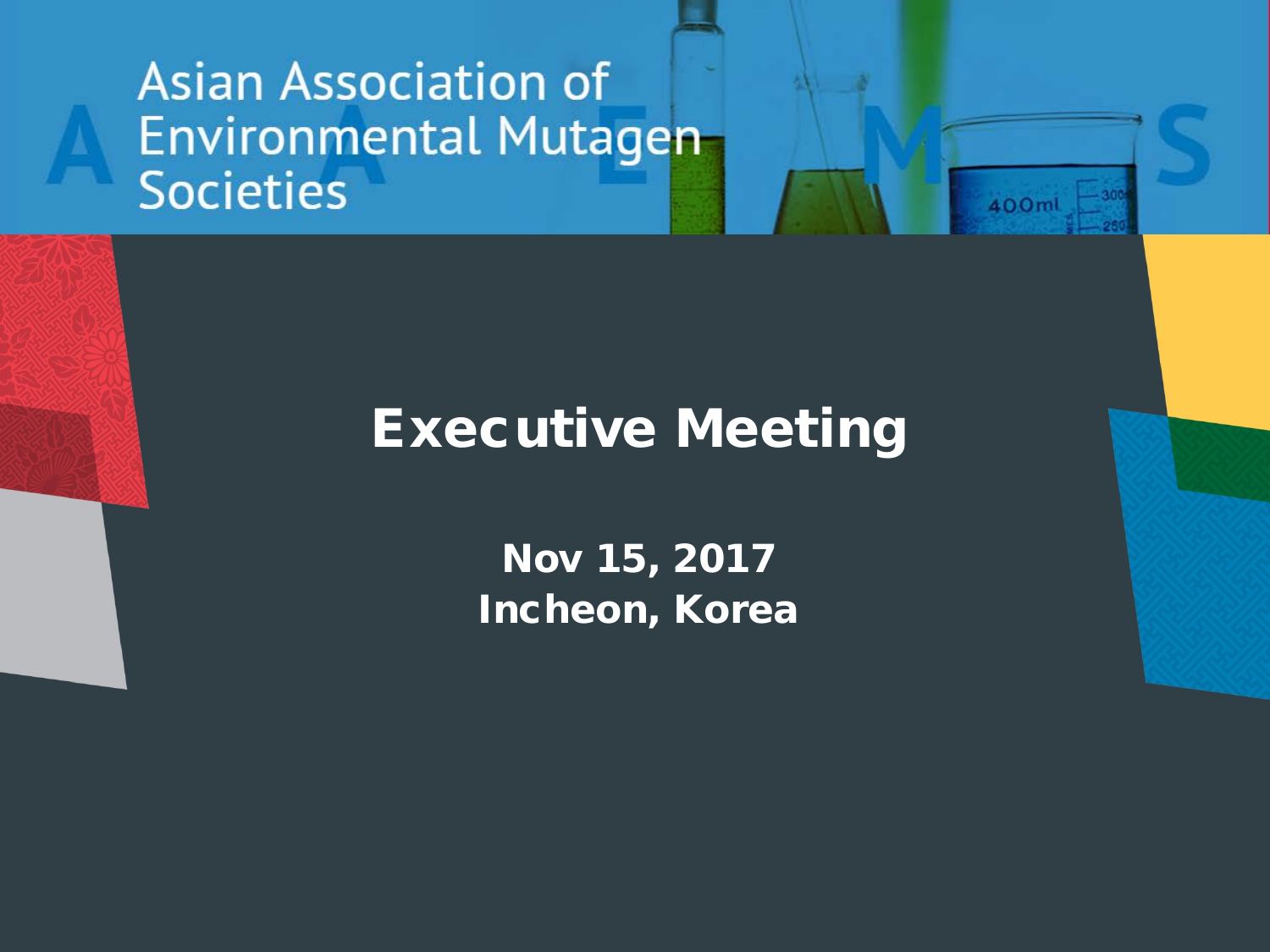## Members of AAEMS

**EM-ACEM** 2017

- Chinese EMS
- EMS India
- Iranian EMS
- Japanese EMS
- Korean EMS
- Phillippines EMS
- Thai EMS
- Molecular and Experimental Pathology Society of Australasia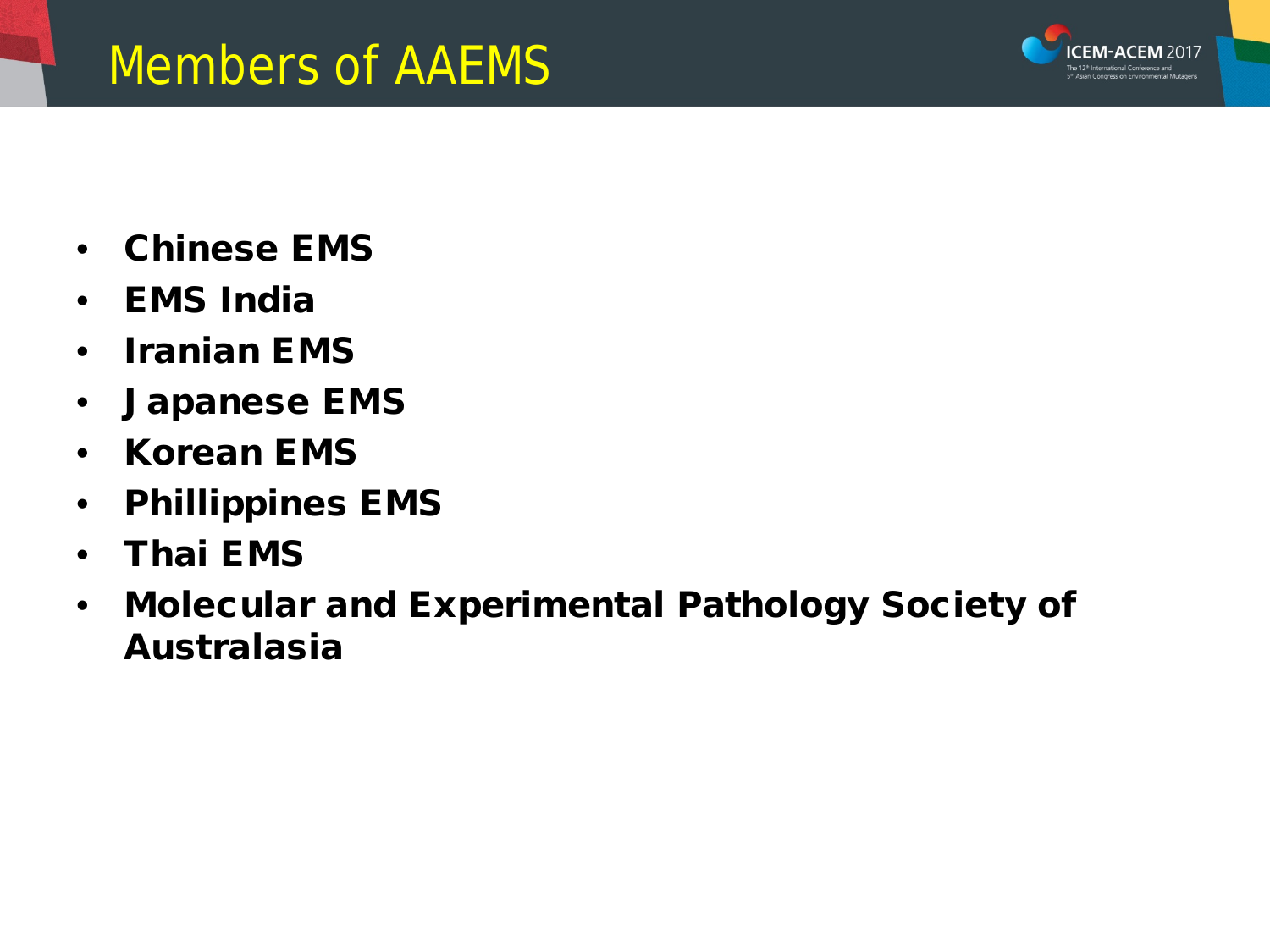

### Brief Summary of 5<sup>th</sup> ACEM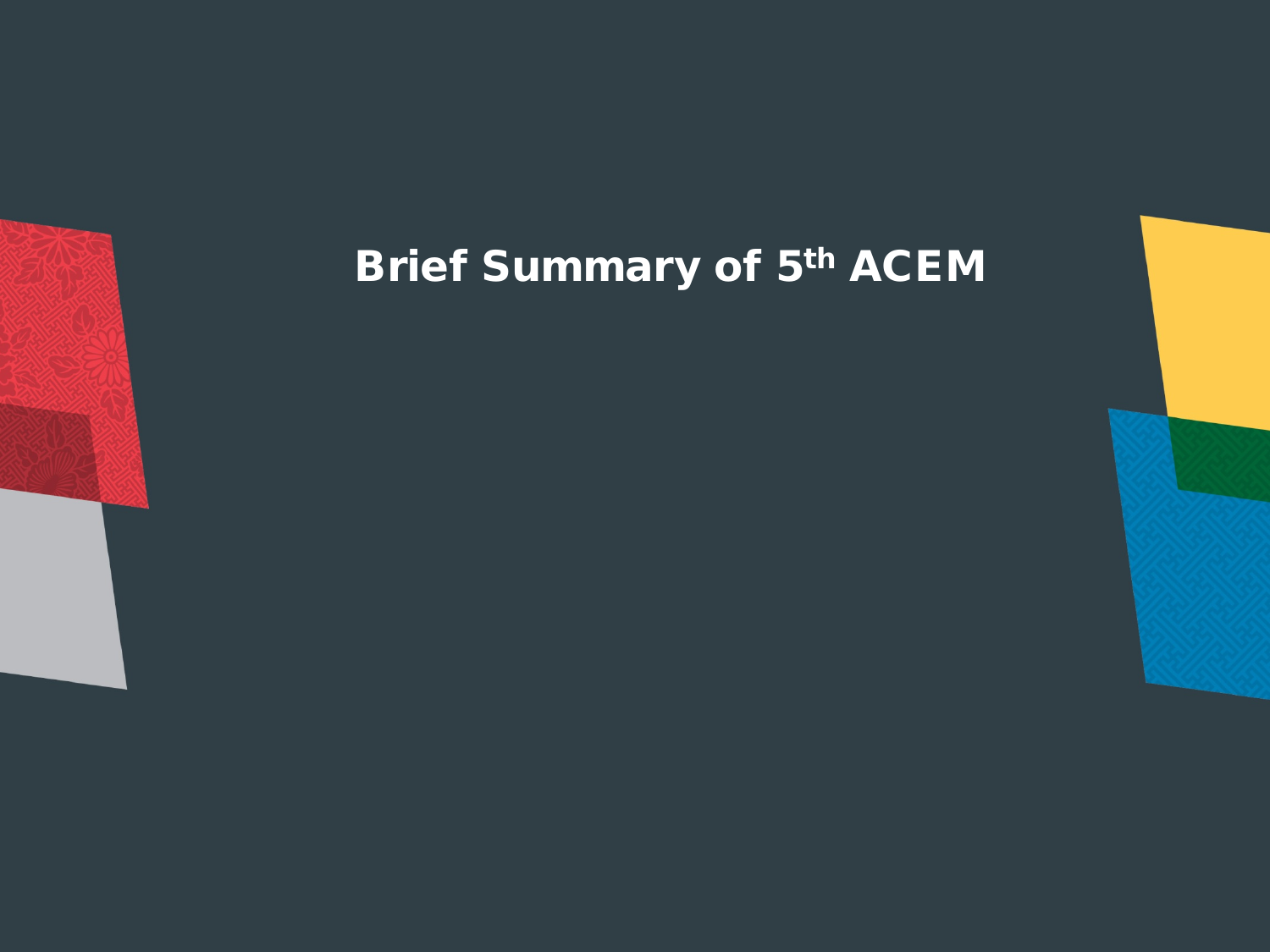## 1. ICEM-ACEM2017 Program



|                           | NOV 12 (SUN)          | NOV 13 (MON)                                              | NOV 14 (TUE)                         | NOV 15 (WED)                                     | NOV 16 (THU)                      |                               |
|---------------------------|-----------------------|-----------------------------------------------------------|--------------------------------------|--------------------------------------------------|-----------------------------------|-------------------------------|
| $08:00 -$<br>08:30        |                       | Registration<br>$(08:00 - 18:30)$                         | Registration<br>$(08:00 - 12:00)$    | Registration<br>$(08:00 - 18:30)$                | Registration<br>$(08:00 - 12:00)$ | 08:00<br>08:30                |
| 09:00<br>09:30            |                       | Plenary Lecture 1                                         | Plenary Lecture 2                    | Plenary Lecture 3                                | Plenary Lecture 4                 | 09:00<br>09:30                |
| 10:00                     |                       | Coffee Break                                              | Coffee Break                         | Coffee Break                                     | Coffee Break                      | 10:00                         |
| $10-30$<br>11:00<br>11:30 |                       | Symposium<br>$1 - 5$                                      | Symposium<br>$11 - 15$               | Symposium<br>$16 - 20$                           | Symposium<br>$26 - 30$            | 10.30<br>11:00<br>11:30       |
| 12:00<br>12:30<br>13:00   | Registration          | Lunch & Poster<br>(KSOT/KEMS<br>Council Meeting)          | <b>KSOT/KEMS</b><br>General Assembly | Lunch & Poster                                   | Closing Ceremony                  | 12:00<br>12:30                |
| 13:30                     |                       | Keynote Lecture<br>1, 2                                   |                                      | Keynote Lecture<br>3, 4                          |                                   | $-13:00$<br>13:30             |
| 14:00                     |                       | Break                                                     |                                      | Break                                            |                                   | 14:00                         |
| 14:30<br>15:00<br>15:30   | Educational<br>Course | Symposium<br>$6 - 10$                                     | Tour/Poster<br>$(11:40 - 18:30)$     | Symposium<br>$21 - 25$                           |                                   | $-14:30$<br>$-15:00$<br>15:30 |
| 16:00                     |                       | Coffee Break                                              |                                      | Coffee Break                                     |                                   | 16:00                         |
| 16:30                     |                       | Distinguished Lecture<br><b>Break</b>                     |                                      | Distinguished Lecture<br>$\overline{2}$<br>Break |                                   | $-16:30$                      |
| 17:00                     |                       |                                                           |                                      |                                                  |                                   | $-17:00$                      |
| 17:30                     | Opeing Ceremony       | Young Scientist Session<br>$1 - 2$                        |                                      | Young Scientist Session                          |                                   | 17:30                         |
| 18:00                     | Opening Lecture       | Oral Session<br>$1 - 3$<br><b>IAEMGS General Assembly</b> |                                      | Oral Session<br>$4 - 7$<br><b>AAEMS Meeting</b>  |                                   | 18:00                         |
| 18:30<br>19:00            | Welcome Reception     | $(1700 - 1800)$                                           |                                      | $(18:00 - 18:30)$                                |                                   | 18:30<br>19:00                |
| 19:30<br>20:00            |                       |                                                           |                                      | Gala Dinner                                      |                                   | $-19:30$<br>20:00             |

### 4 symposia dedicated to ACEM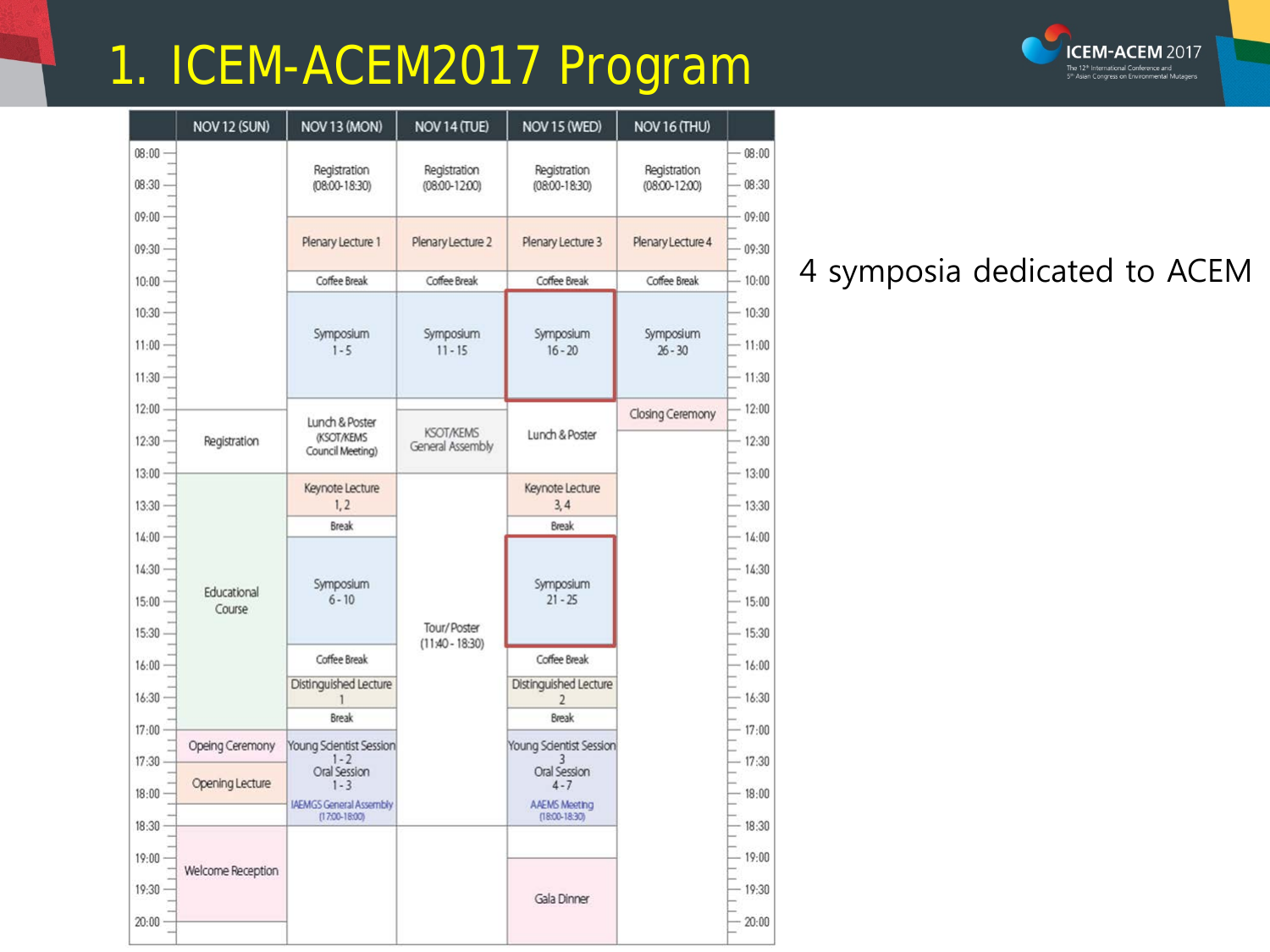#### ACEM Symposia: Human population exposed to Environmental Mutagen and Carcinogens

- 1. Arsenic Exposure in Asian Countries and Its Genotoxicity and Carcinogenicity
- 2. Air Pollution and Related Human Health and Disease
- 3. Environmental and Occupational Threat on Human Health
- 4. Genetic or Epigenetic Mechanism Related Cancer or Other Diseases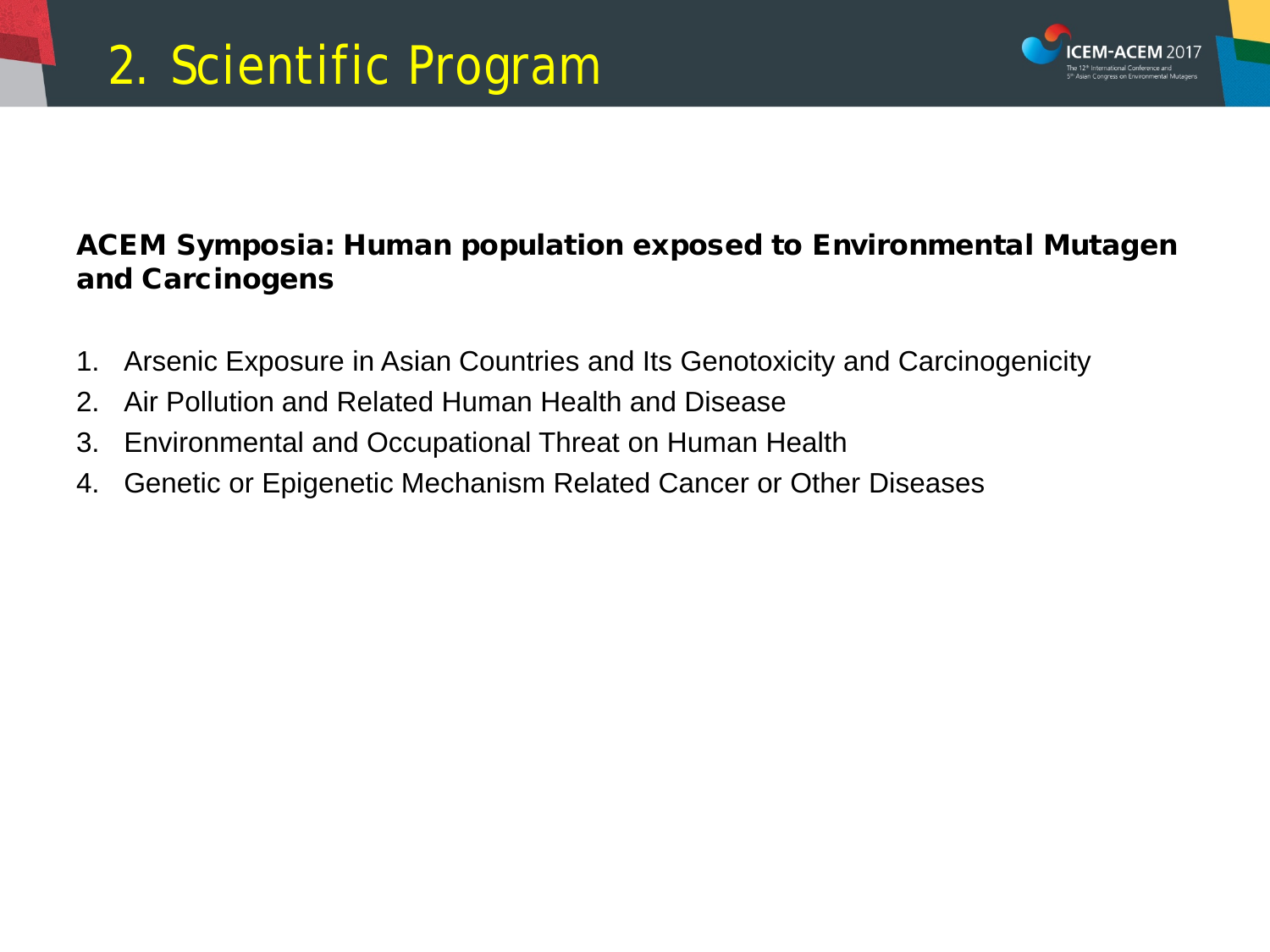# 2. Scientific Program



#### **Scientific Program:** 51 **session** 335 **presentations from Asia**

|                                                                                                                                       | <b>Session</b>                                                                                                                                                                               | <b>Session</b> | presentation | Sum |  |
|---------------------------------------------------------------------------------------------------------------------------------------|----------------------------------------------------------------------------------------------------------------------------------------------------------------------------------------------|----------------|--------------|-----|--|
|                                                                                                                                       | Opening Lecture                                                                                                                                                                              | $\mathbf{1}$   | $\mathbf{1}$ |     |  |
| $\overline{2}$<br>Plenary Lecture<br>Invited<br>Keynote Lecture<br>4<br>30<br>Symposia<br><b>Educational Course</b><br>$\overline{2}$ | $\overline{2}$                                                                                                                                                                               |                |              |     |  |
|                                                                                                                                       |                                                                                                                                                                                              |                | 3            | 74  |  |
|                                                                                                                                       | 64<br>$\overline{4}$<br>Oral Presentation<br>$\overline{7}$<br>29<br>$\overline{3}$<br>19<br>Young Scientist Session<br>Poster Session 1<br>106<br>$\overline{2}$<br>Poster Session 2<br>107 |                |              |     |  |
|                                                                                                                                       |                                                                                                                                                                                              |                |              |     |  |
|                                                                                                                                       |                                                                                                                                                                                              |                |              |     |  |
| Oral                                                                                                                                  |                                                                                                                                                                                              |                |              | 48  |  |
|                                                                                                                                       |                                                                                                                                                                                              |                |              | 213 |  |
| Poster                                                                                                                                |                                                                                                                                                                                              |                |              |     |  |
|                                                                                                                                       | <b>Sum</b>                                                                                                                                                                                   | 51             | <b>335</b>   | 335 |  |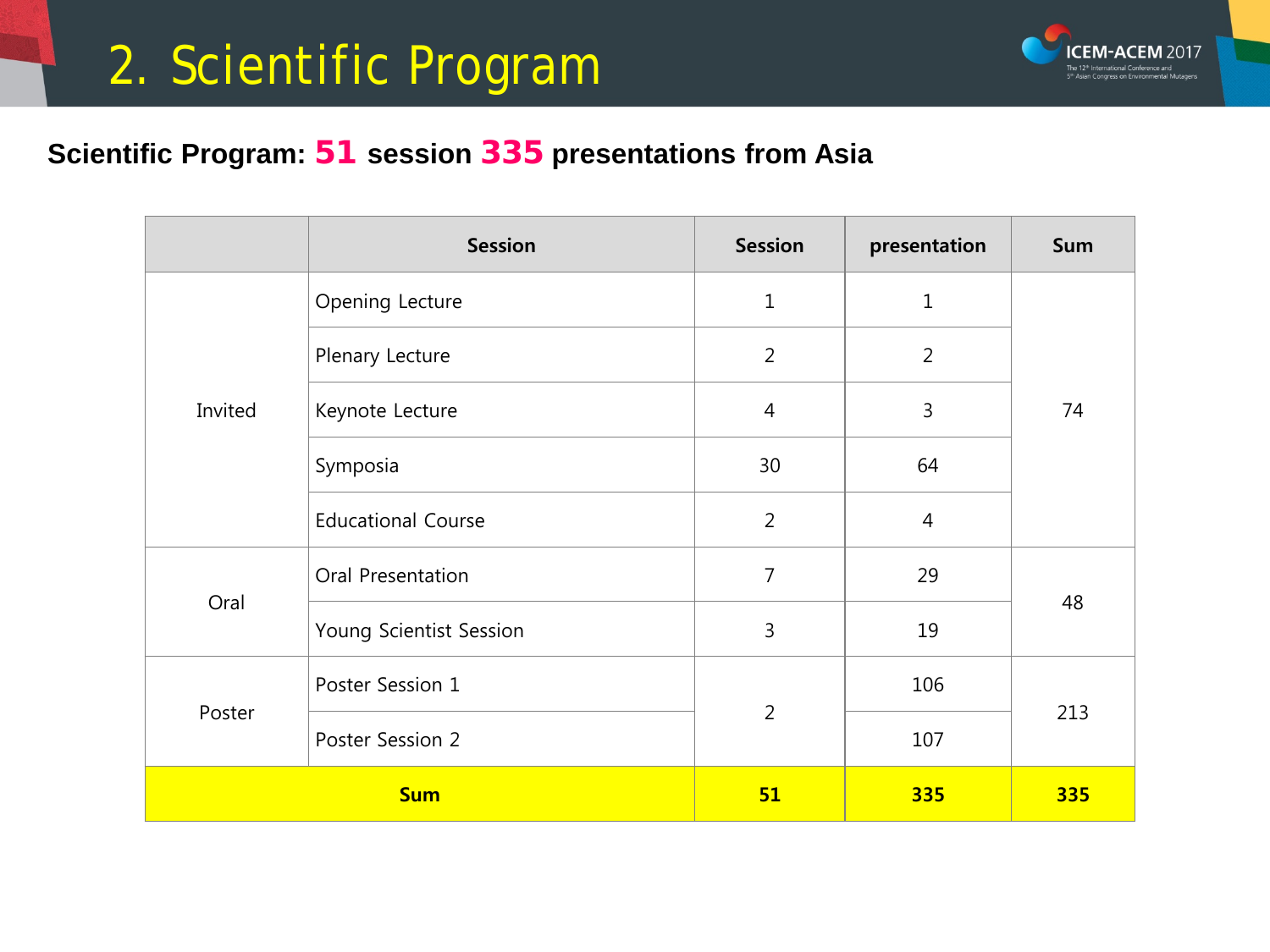

#### **Abstract Submission:** 261 **papers from** 8 **countries in Asia**

| <b>No</b>      | <b>Country</b> | Oral             | <b>Poster</b>    | Sum            |
|----------------|----------------|------------------|------------------|----------------|
| $\mathbf 1$    | Australia      | $\mathbf 1$      | $\boldsymbol{0}$ | $\mathbf{1}$   |
| $\overline{2}$ | China          | $14\,$           | $\,8\,$          | 22             |
| $\mathsf{3}$   | Taiwan         | $\boldsymbol{0}$ | $\mathbf 1$      | $\mathbf{1}$   |
| $\overline{4}$ | India          | $\overline{2}$   | $\overline{2}$   | $\overline{4}$ |
| 5              | Japan          | $\mathsf 9$      | 33               | 42             |
| $6\,$          | Korea          | 20               | 169              | 189            |
| $\overline{7}$ | Malaysia       | $\mathbf 1$      | $\boldsymbol{0}$ | $\mathbf 1$    |
| $\,8\,$        | Singapore      | $\mathbf 1$      | $\boldsymbol{0}$ | $\mathbf{1}$   |
| <b>SUM</b>     |                | 48               | 213              | 261            |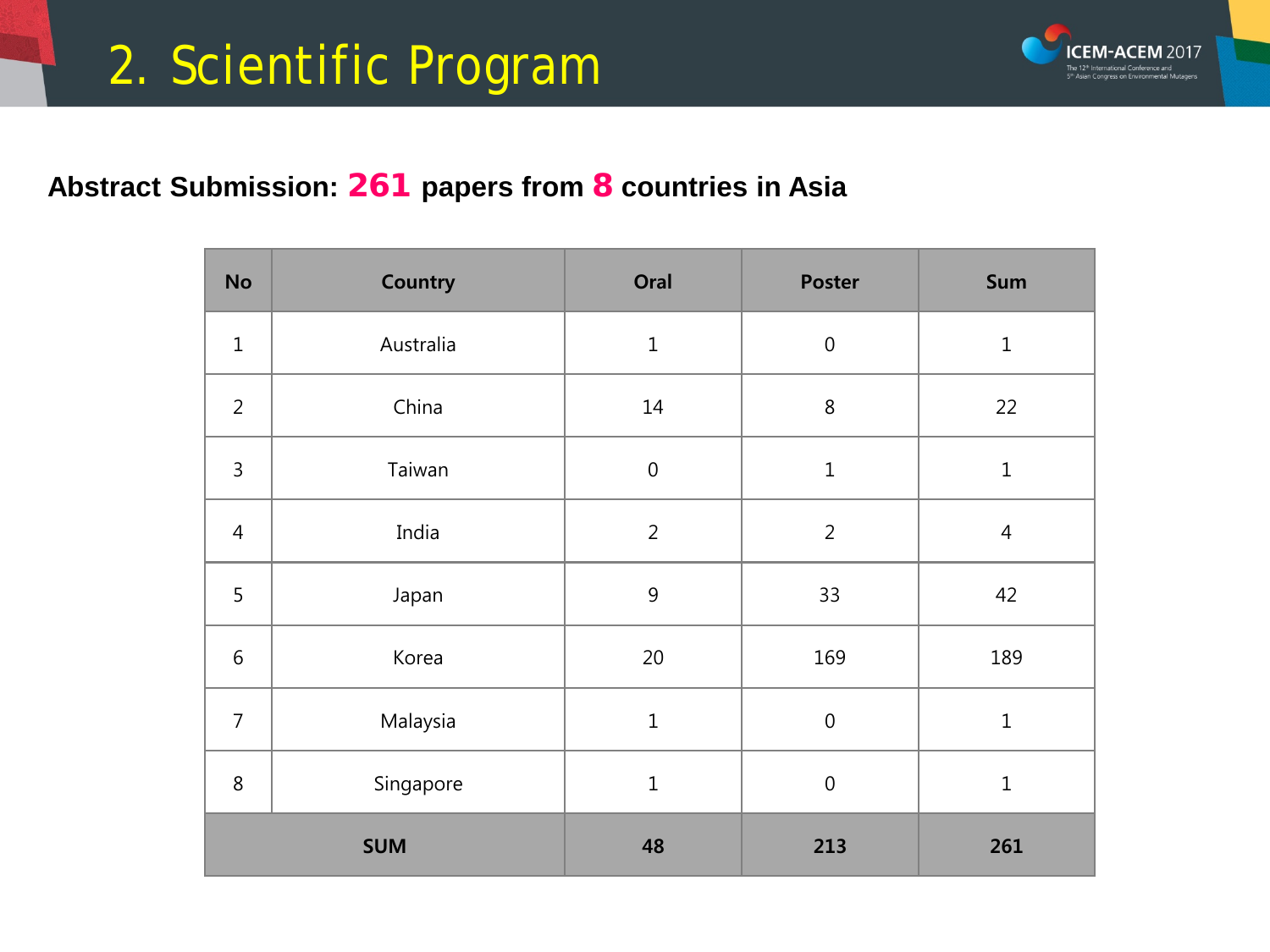### 3. Participants



### **By Countries :** 384 **attendees from** 8 **counties**

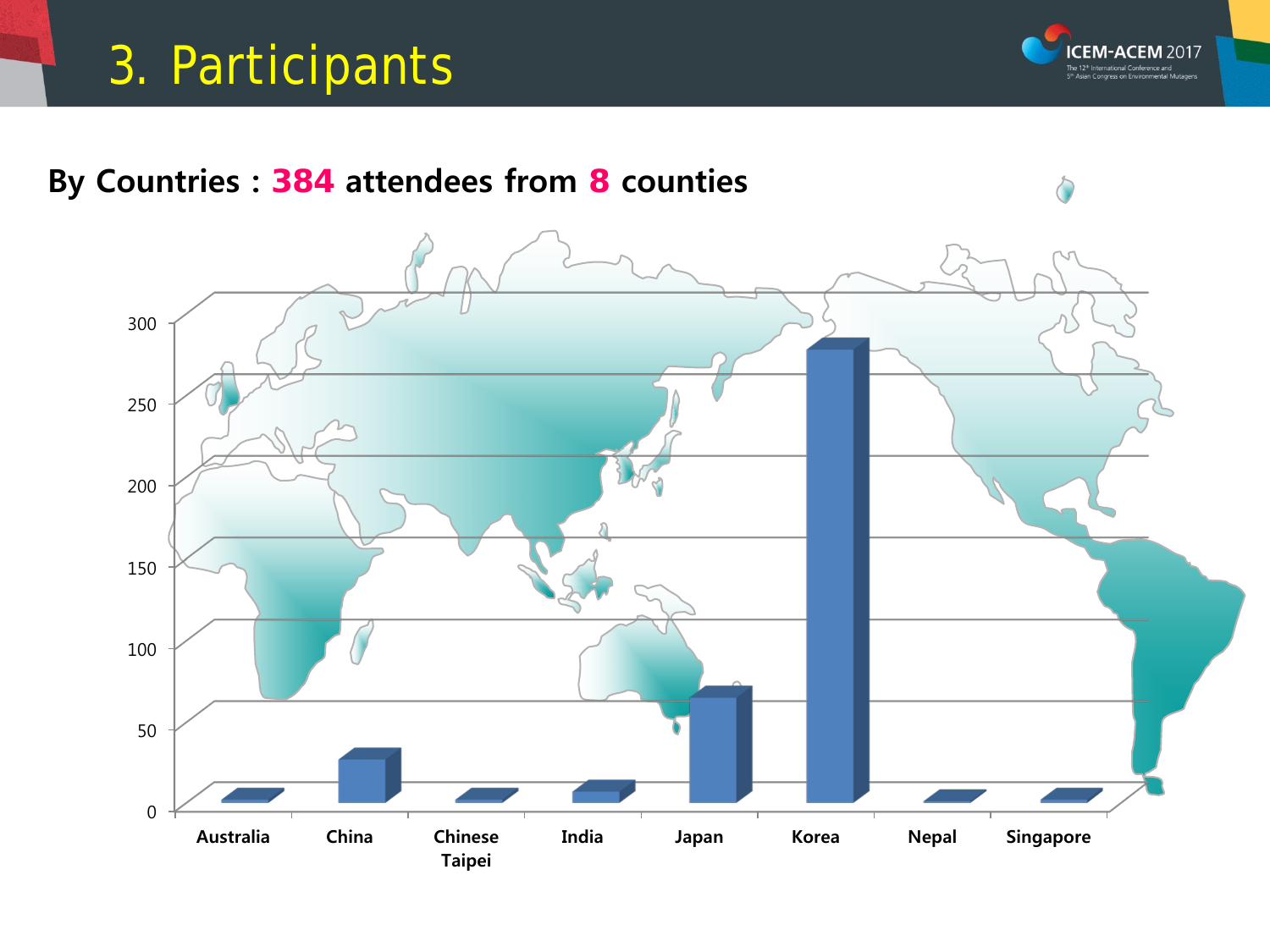## 3. Pre-registerd Participants

**By Categories :** 384 **attendees (including Invitees)**



**CEM-ACEM 2017**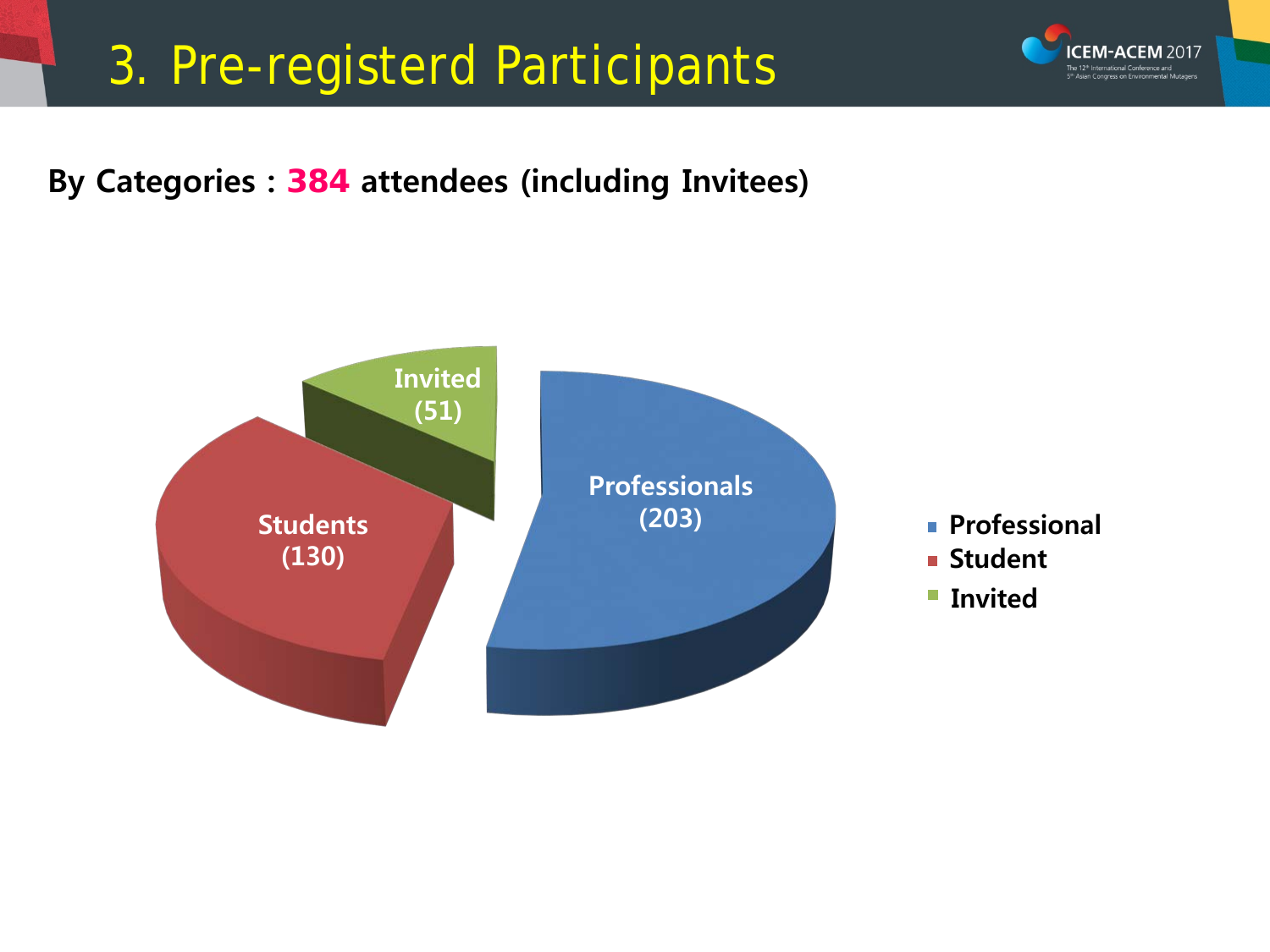#### **■ Travel Award**

- Travel fund to be awarded on-site: USD 500 each
- Recipients

| <b>No</b>     | <b>Name</b>        | Country | <b>Session</b> |
|---------------|--------------------|---------|----------------|
| 1             | Jing Xi            | China   | Oral Session 1 |
| $\mathcal{P}$ | Weifeng Tang       | China   | Oral Session 4 |
| 3             | Xinyue You         | China   | Oral Session 6 |
| 4             | Debmita Chatterjee | India   | Oral Session 3 |
| 5             | Sarita Singh       | India   | Oral Session 5 |

#### **■ Poster Award sponsored by Elsevier**

- EUR 100 will be given each
- 1 Book will be given each
- **Recipients**

| No            | <b>Name</b> | Country        | <b>Session</b> |
|---------------|-------------|----------------|----------------|
|               | Yian Chen   | Chinese Taipei | PO01-93        |
| $\mathcal{P}$ | Eita Toda   | Japan          | PO01-88        |
| ξ             | Ji Won Kim  | Korea          | PO01-32        |
|               | Juhae Kim   | Korea          | PO02-35        |

#### **■ Young Scientist Award**

- 50% waived off ICEM 2017 registration fees

**ICEM-ACEM 2017** 

- Recipients

| <b>No</b>      | <b>Name</b>       | Country   | <b>Session</b> |
|----------------|-------------------|-----------|----------------|
| 1              | Jirawas Sornkom   | Australia | YS02-4         |
| $\mathfrak{D}$ | Yuanyue Jiang     | China     | YS01-8         |
| 3              | Akane Takenokuchi | Japan     | YS02-5         |
| 4              | Taisuke Kono      | Japan     | YS03-5         |
| 5              | Yuya Tajima       | Japan     | YS03-9         |
| 6              | Jinyoung Suh      | Korea     | YS01-3         |
| 7              | Hyo-Jin Yoon      | Korea     | YS01-4         |
| 8              | Yeonhwa Lee       | Korea     | YS01-6         |
| 9              | Young-Il Hahn     | Korea     | YS01-7         |
| 10             | Jun Hyuek Yang    | Korea     | YS02-1         |
| 11             | Hyun Soo Kim      | Korea     | YS02-2         |
| 12             | Jeong-Hoon Jang   | Korea     | YS02-3         |
| 13             | Jaeseong Jeong    | Korea     | YS02-7         |
| 14             | Seung Hyeon Kim   | Korea     | YS02-8         |
| 15             | Hong Hyeon Yu     | Korea     | YS02-9         |
| 16             | Jae-Hwan Lee      | Korea     | YS03-3         |
| 17             | Yeo Jin Kim       | Korea     | YS03-7         |
| 18             | Soma Saeidi       | Korea     | YS03-8         |
| 19             | Ahmad Ghazali     | Malaysia  | YS01-5         |